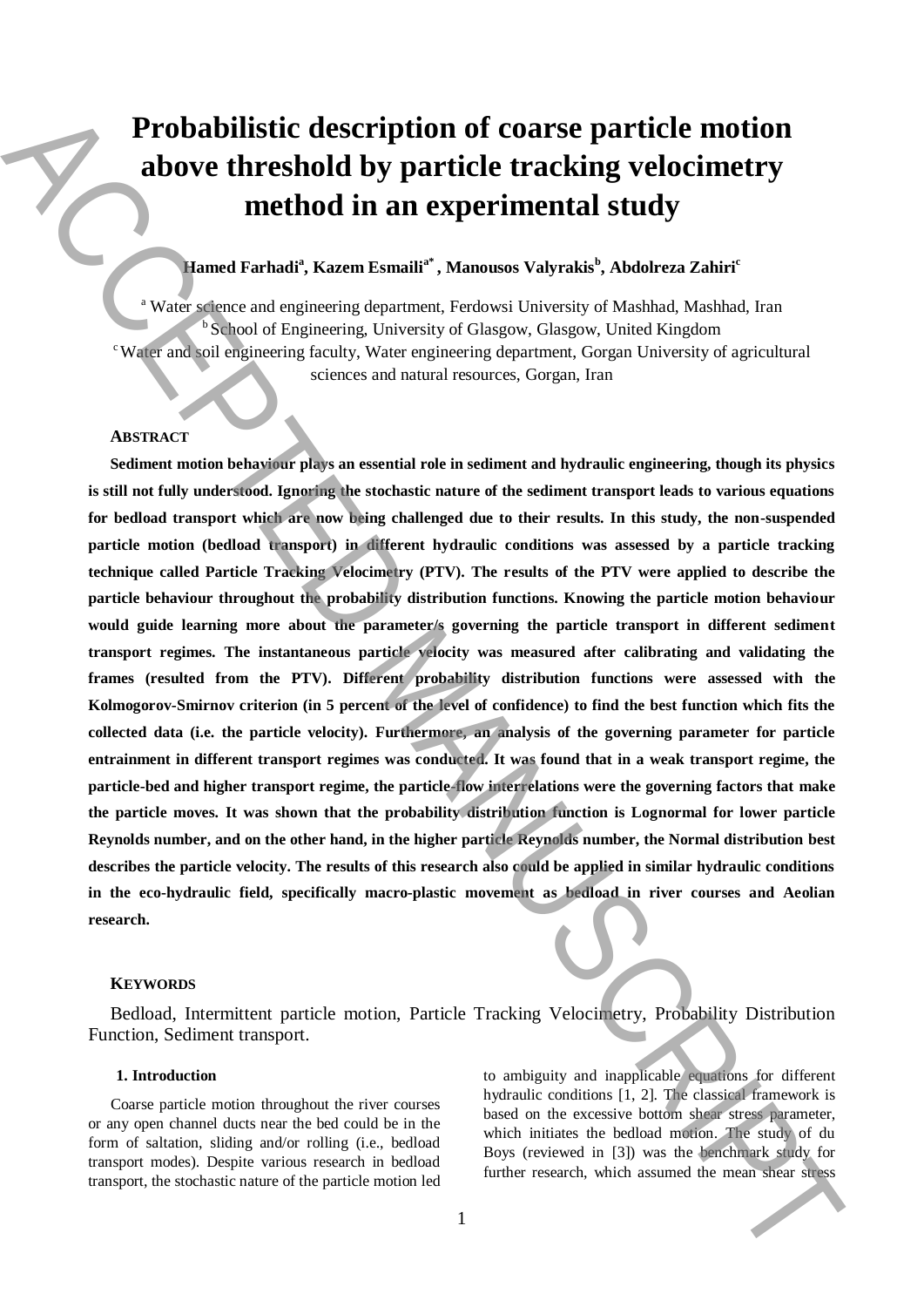as the sole parameter responsible for the incipient and transport of the bed particles. Einstein ([4]) made the pioneering attempt on the probabilistic aspect of bedload sediment transport. He tended to describe the bed particle motion as fluctuating streamwise steps and resting intervals governed by the stochastic nature of the near-bed water velocity. Instead of using a single representative value of shear stress, Einstein related the number of particle grains in motion to the probability of the particle lift. Afterwards, several researchers have proposed and adapted the stochastic framework for studying bedload transport (e.g., Grass [5], Sutherland [6], Ancey et al. [7]). A new interest among researchers arose after improvements in the high resolution experimental and microscale monitoring techniques and improvements in statistical mechanics. Capturing images with a high-speed camera have enabled the Lagrangian measurement of sediment behavior in motion (Roseberry, et al. [8], Lajeunesse et al. [9] and Keshavarzi and Ball [10]). With image processing techniques, the particle trajectory could be monitored, and by employing a tracking method, the instantaneous motion parameters like velocity could be measured. Applying image processing techniques, which could be mentioned as particle tracking velocimetry (PTV), with stochastic models, there are several studies have been conducted to describe the bed particle motion (e.g., Ancey and Heyman [11], Fathel et al. [12] and [13]). we have a sensible to the material of the continue of the continue of the continue of the continue of the continue of the continue of the continue of the continue of the continue of the continue of the continue of the con

In this study, the application of the PTV has been conducted to monitor and explore the particle motion's behaviour by capturing the particle's instantaneous velocity in transport. Information derived from the PTV permit drawing some conclusions on the physics of bedload transport by applying the best-fitted PDF, which describes the particle velocity. Different experiments with a specific range of flow rates and particle densities allow us to observe the PDF transitions for different bedload transport regimes.

## **2. Methodology**

The experiments were conducted in the Water Engineering Lab at the University of Glasgow on a 1000×40×90 cm (length, height and width, respectively) tilting flume over a test section of 150 cm length. Thirteen flow rates near and above the threshold of bed particle motion, delivered by a pipe with 14.2 inches size, have been tested. A bed made of well-packed beads has been set up over the test section to avoid dislodging during the experiments. Particle motion is captured by a high-speed commercial camera (GoPro with 60 fps and 1920×1080 pixel resolution), recording the top view covering the entire length of the flume bed. Particles with four different densities ( $\rho_1$ = 1380,  $\rho_2$ = 1501,  $\rho_3$ = 1620 and  $\rho_4$ = 2000 kg/m3) are initially located at the upstream end of the configuration, fully exposed to the instream flow. The experiment parameters (e.g., flow rates, particle densities) were selected to cover the above near-threshold conditions, a low transport regime. Applying particle tracking velocimetry (PTV), the location and the instantaneous streamwise velocities of the exposed particle was derived. After calibrating and validating the frames, the centre of the particle mass in each frame is identified so that its trajectory comprising consecutive displacements would accurately be defined. The PTV process was undertaken by an algorithm written in the MatLab environment. As bedload motion has stochastic nature, a probabilistic analytical approach is sensible to follow. By using the particle velocity measured from the PTV, different types of empirical probability distribution functions (PDFs; i.e., Normal, Exponential, Gamma and Lognormal distribution function) were produced and assessed by statistical criteria, i.e., Kolmogorov-Smirnov, to find the PDF which could adequately describe the streamwise velocity statistics.

#### **3. Results and Discussion**

Applying different Probability distribution functions, results showed that for lower particle Reynolds number (near-threshold), the particle velocity behaves Lognormal and for the higher particle Reynolds number, the Normal (Gaussian) function best describes the particle velocity probability distribution. In Figure 2, the Lognormal and Normal probability distribution functions are shown for different particle densities and different particle Reynolds number. As in prior studies (e.g., [14] and [15]), Lognormal was found to be capable of describing the instantaneous bed shear stress, it could be inferred that the bed particle transport in lower particles Reynolds number depend more on the particle-bed interactions and for higher particle Reynolds number which the transport regime is in an equilibrium state and the viscosity effects are getting